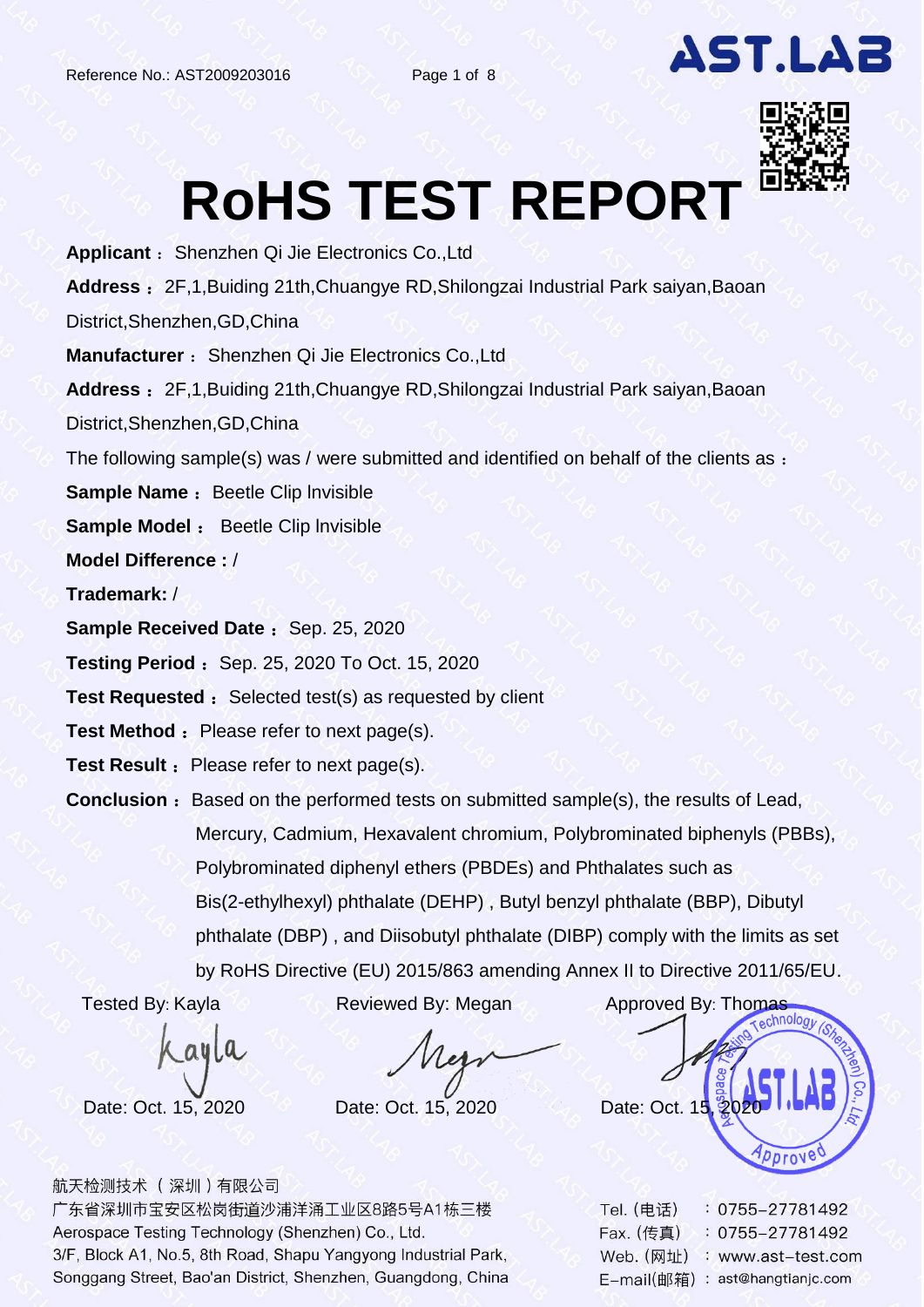

### **Sample Description**:

| No. | <b>Name</b>                |  |
|-----|----------------------------|--|
|     | <b>TRANSPARENT PLASTIC</b> |  |
|     | <b>METAL</b>               |  |

航天检测技术 (深圳)有限公司 广东省深圳市宝安区松岗街道沙浦洋涌工业区8路5号A1栋三楼 Aerospace Testing Technology (Shenzhen) Co., Ltd. 3/F, Block A1, No.5, 8th Road, Shapu Yangyong Industrial Park, Songgang Street, Bao'an District, Shenzhen, Guangdong, China

: 0755-27781492 **Tel.** (电话) Fax. (传真) : 0755-27781492 Web. (网址) : www.ast-test.com E-mail(邮箱): ast@hangtianjc.com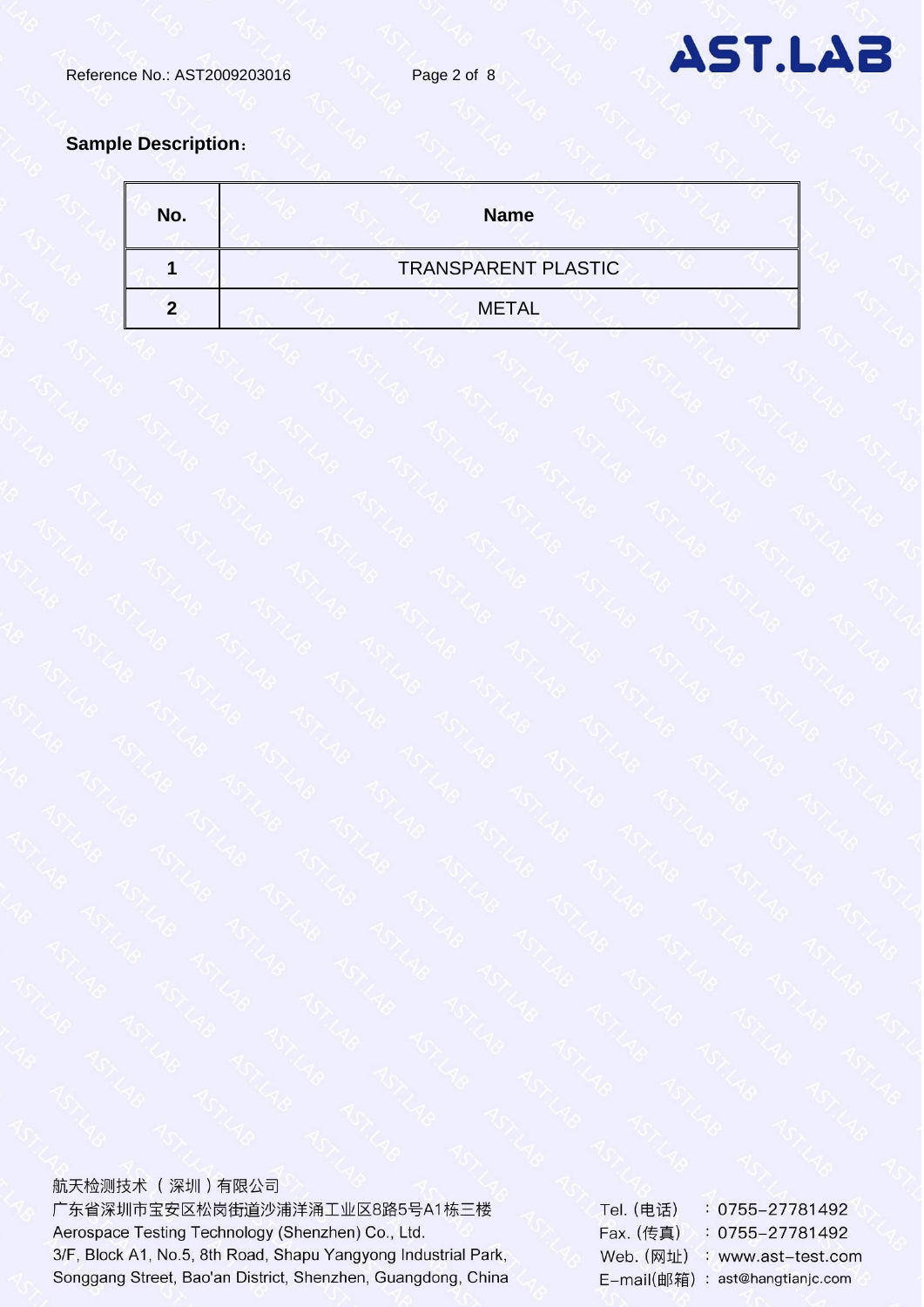# **Test Result(No.1):**

| <b>Test Item(s)</b>                         | <b>Unit</b> | <b>Test Method(Reference)</b>                   | <b>Result</b> | <b>MDL</b>     | <b>Limit</b> |
|---------------------------------------------|-------------|-------------------------------------------------|---------------|----------------|--------------|
| Cadmium(Cd)                                 | mg/kg       | EN 62321-5: 2013, ICP-OES                       | <b>N.D.</b>   | $\overline{2}$ | 100          |
| Lead(Pb)                                    | mg/kg       | EN 62321-5: 2013, ICP-OES                       | N.D.          | $\overline{2}$ | 1000         |
| Mercury(Hg)                                 | mg/kg       | EN 62321-4:2013+A1:2017,<br><b>ICP-OES</b>      | <b>N.D.</b>   | $\overline{2}$ | 1000         |
| <b>Hexavalent Chrormium(CrVI)</b>           | mg/kg       | EN 62321-7-1:2015,<br>EN 62321-7-2:2017, UV-Vis | N.D.          | $\overline{2}$ | 1000         |
| <b>Sum of PBBs</b>                          | mg/kg       | EN 62321-6: 2015, GC-MS                         | <b>N.D.</b>   | --             | 1000         |
| Monobromobiphenyl                           | mg/kg       | EN 62321-6: 2015, GC-MS                         | <b>N.D.</b>   | $5\phantom{1}$ | --           |
| Dibromobiphenyl                             | mg/kg       | EN 62321-6: 2015, GC-MS                         | <b>N.D.</b>   | 5              | --           |
| Tribromobiphenyl                            | mg/kg       | EN 62321-6: 2015, GC-MS                         | <b>N.D.</b>   | 5              | --           |
| Tetrabromobiphenyl                          | mg/kg       | EN 62321-6: 2015, GC-MS                         | <b>N.D.</b>   | 5              | --           |
| Pentabromobiphenyl                          | mg/kg       | EN 62321-6: 2015, GC-MS                         | <b>N.D.</b>   | 5              | --           |
| Hexabromobiphenyl                           | mg/kg       | EN 62321-6: 2015, GC-MS                         | <b>N.D.</b>   | $5\phantom{1}$ | --           |
| Heptabromobiphenyl                          | mg/kg       | EN 62321-6: 2015, GC-MS                         | N.D.          | $5\phantom{1}$ | --           |
| Octabromobiphenyl                           | mg/kg       | EN 62321-6: 2015, GC-MS                         | <b>N.D.</b>   | 5              | --           |
| Nonabromobiphenyl                           | mg/kg       | EN 62321-6: 2015, GC-MS                         | <b>N.D.</b>   | $5\phantom{1}$ | --           |
| Decabromobiphenyl                           | mg/kg       | EN 62321-6: 2015, GC-MS                         | <b>N.D.</b>   | 5              | --           |
| <b>Sum of PBDEs</b>                         | mg/kg       | EN 62321-6: 2015, GC-MS                         | <b>N.D.</b>   | $5\phantom{1}$ | 1000         |
| Monobromodiphenyl ether                     | mg/kg       | EN 62321-6: 2015, GC-MS                         | <b>N.D.</b>   | 5              | --           |
| <b>Dibromodiphenyl ether</b>                | mg/kg       | EN 62321-6: 2015, GC-MS                         | <b>N.D.</b>   | 5              | --           |
| <b>Tribromodiphenyl ether</b>               | mg/kg       | EN 62321-6: 2015, GC-MS                         | <b>N.D.</b>   | 5              | --           |
| <b>Tetrabromodiphenyl ether</b>             | mg/kg       | EN 62321-6: 2015, GC-MS                         | <b>N.D.</b>   | $5\phantom{1}$ | --           |
| Pentabromodiphenyl ether                    | mg/kg       | EN 62321-6: 2015, GC-MS                         | N.D.          | 5              | -−           |
| <b>Hexabromodiphenyl ether</b>              | mg/kg       | EN 62321-6: 2015, GC-MS                         | N.D.          | $5\phantom{1}$ |              |
| Heptabromodiphenyl ether                    | mg/kg       | EN 62321-6: 2015, GC-MS                         | N.D.          | $5\phantom{1}$ | --           |
| Octabromodiphenyl ether                     | mg/kg       | EN 62321-6: 2015, GC-MS                         | N.D.          | 5              | -−           |
| Nonabromodiphenyl ether                     | mg/kg       | EN 62321-6: 2015, GC-MS                         | <b>N.D.</b>   | 5              | --           |
| --Decabromodiphenyl ether                   | mg/kg       | EN 62321-6: 2015, GC-MS                         | N.D.          | 5              | ⊷            |
| <b>Dibutyl Phthalate(DBP)</b>               | mg/kg       | EN 62321-8:2017, GC-MS                          | <b>N.D.</b>   | 50             | 1000         |
| <b>Benzylbutyl Phthalate(BBP)</b>           | mg/kg       | EN 62321-8:2017, GC-MS                          | N.D.          | 50             | 1000         |
| Di-(2-ethylhexyl)<br><b>Phthalate(DEHP)</b> | mg/kg       | EN 62321-8:2017, GC-MS                          | <b>N.D.</b>   | 50             | 1000         |
| <b>Diisobutyl phthalate (DIBP)</b>          | mg/kg       | EN 62321-8:2017, GC-MS                          | N.D.          | 50             | 1000         |

#### 航天检测技术 (深圳)有限公司

| Tel. (电话)  | $: 0755 - 27781492$  |
|------------|----------------------|
| Fax. (传真)  | 0755-27781492        |
| Web. (网址)  | : www.ast-test.com   |
| E-mail(邮箱) | : ast@hangtianjc.com |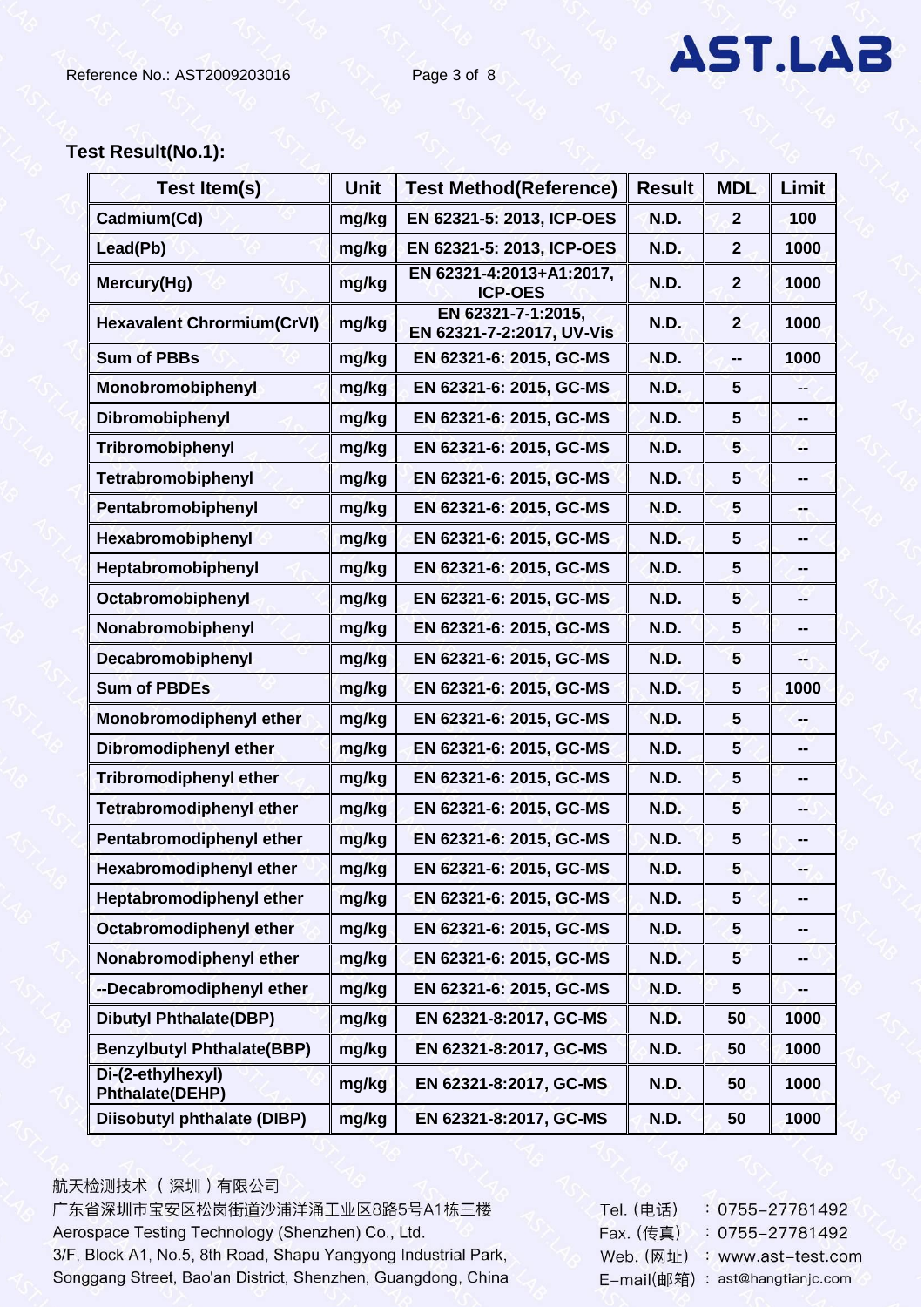### **Test Result(No.2):**

| <b>Test Item(s)</b>                         | <b>Unit</b> | <b>Test Method (Reference)</b>                  | <b>Result</b> | <b>MDL</b>      | Limit                    |
|---------------------------------------------|-------------|-------------------------------------------------|---------------|-----------------|--------------------------|
| Cadmium(Cd)                                 | mg/kg       | EN 62321-5: 2013, ICP-OES                       | N.D.          | $\mathbf{2}$    | 100                      |
| Lead(Pb)                                    | mg/kg       | EN 62321-5: 2013, ICP-OES                       | <b>N.D.</b>   | $\overline{2}$  | 1000                     |
| Mercury(Hg)                                 | mg/kg       | EN 62321-4:2013+A1:2017,<br><b>ICP-OES</b>      | N.D.          | $\mathbf{2}$    | 1000                     |
| <b>Hexavalent Chrormium(CrVI)</b>           | mg/kg       | EN 62321-7-1:2015,<br>EN 62321-7-2:2017, UV-Vis | N.D.          | $\overline{2}$  | 1000                     |
| <b>Sum of PBBs</b>                          | mg/kg       | EN 62321-6: 2015, GC-MS                         | N.D.          |                 | 1000                     |
| Monobromobiphenyl                           | mg/kg       | EN 62321-6: 2015, GC-MS                         | N.D.          | 5               | --                       |
| Dibromobiphenyl                             | mg/kg       | EN 62321-6: 2015, GC-MS                         | N.D.          | 5               | --                       |
| Tribromobiphenyl                            | mg/kg       | EN 62321-6: 2015, GC-MS                         | N.D.          | 5               | --                       |
| Tetrabromobiphenyl                          | mg/kg       | EN 62321-6: 2015, GC-MS                         | N.D.          | 5               | --                       |
| Pentabromobiphenyl                          | mg/kg       | EN 62321-6: 2015, GC-MS                         | N.D.          | $5\phantom{1}$  | ⊷                        |
| Hexabromobiphenyl                           | mg/kg       | EN 62321-6: 2015, GC-MS                         | N.D.          | 5               | --                       |
| Heptabromobiphenyl                          | mg/kg       | EN 62321-6: 2015, GC-MS                         | N.D.          | 5               | --                       |
| Octabromobiphenyl                           | mg/kg       | EN 62321-6: 2015, GC-MS                         | <b>N.D.</b>   | 5               | --                       |
| Nonabromobiphenyl                           | mg/kg       | EN 62321-6: 2015, GC-MS                         | N.D.          | $5\phantom{.0}$ | ⊷                        |
| Decabromobiphenyl                           | mg/kg       | EN 62321-6: 2015, GC-MS                         | N.D.          | 5               | ⊷                        |
| <b>Sum of PBDEs</b>                         | mg/kg       | EN 62321-6: 2015, GC-MS                         | <b>N.D.</b>   | 5               | 1000                     |
| Monobromodiphenyl ether                     | mg/kg       | EN 62321-6: 2015, GC-MS                         | N.D.          | 5               | --                       |
| Dibromodiphenyl ether                       | mg/kg       | EN 62321-6: 2015, GC-MS                         | <b>N.D.</b>   | 5               | --                       |
| <b>Tribromodiphenyl ether</b>               | mg/kg       | EN 62321-6: 2015, GC-MS                         | N.D.          | $5\phantom{1}$  | ⊷                        |
| <b>Tetrabromodiphenyl ether</b>             | mg/kg       | EN 62321-6: 2015, GC-MS                         | <b>N.D.</b>   | 5               | --                       |
| Pentabromodiphenyl ether                    | mg/kg       | EN 62321-6: 2015, GC-MS                         | N.D.          | 5               | --                       |
| <b>Hexabromodiphenyl ether</b>              | mg/kg       | EN 62321-6: 2015, GC-MS                         | N.D.          | 5               |                          |
| Heptabromodiphenyl ether                    | mg/kg       | EN 62321-6: 2015, GC-MS                         | N.D.          | $5\phantom{.0}$ | ⊷                        |
| Octabromodiphenyl ether                     | mg/kg       | EN 62321-6: 2015, GC-MS                         | N.D.          | 5               | $\overline{\phantom{a}}$ |
| Nonabromodiphenyl ether                     | mg/kg       | EN 62321-6: 2015, GC-MS                         | <b>N.D.</b>   | $5\phantom{1}$  | --                       |
| --Decabromodiphenyl ether                   | mg/kg       | EN 62321-6: 2015, GC-MS                         | N.D.          | 5               | --                       |
| <b>Dibutyl Phthalate(DBP)</b>               | mg/kg       | EN 62321-8:2017, GC-MS                          | <b>N.D.</b>   | 50              | 1000                     |
| <b>Benzylbutyl Phthalate(BBP)</b>           | mg/kg       | EN 62321-8:2017, GC-MS                          | N.D.          | 50              | 1000                     |
| Di-(2-ethylhexyl)<br><b>Phthalate(DEHP)</b> | mg/kg       | EN 62321-8:2017, GC-MS                          | N.D.          | 50              | 1000                     |
| <b>Diisobutyl phthalate (DIBP)</b>          | mg/kg       | EN 62321-8:2017, GC-MS                          | N.D.          | 50              | 1000                     |

### 航天检测技术 (深圳)有限公司

| Tel. (电话)  | $: 0755 - 27781492$  |
|------------|----------------------|
| Fax. (传真)  | 0755-27781492        |
| Web. (网址)  | : www.ast-test.com   |
| E-mail(邮箱) | : ast@hangtianjc.com |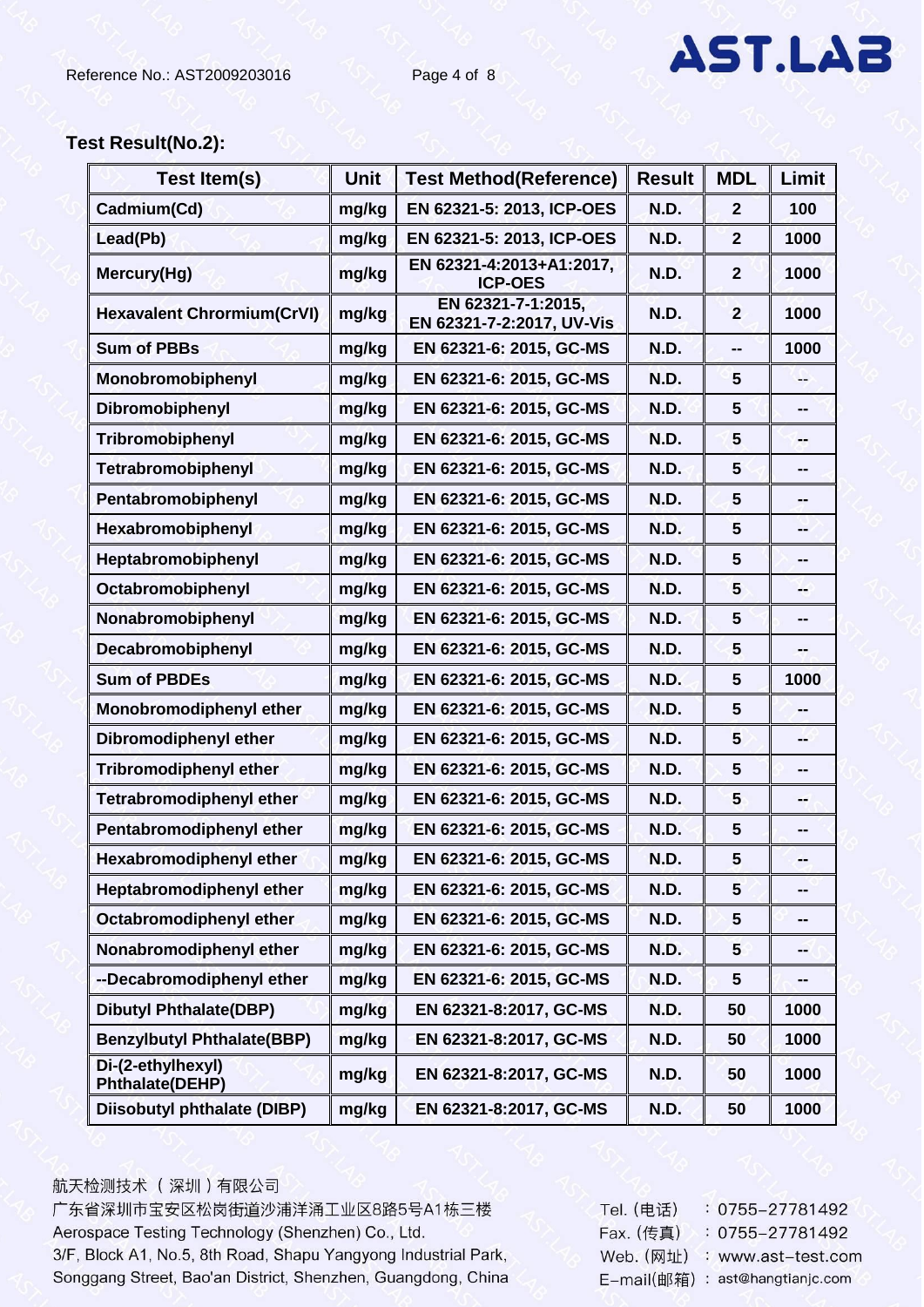

**Note**: **1. mg/kg= ppm 2. N.D.= No Detection(<MDL) 3. MDL = Method Detection Limit 4. -- = No Testing**

航天检测技术 (深圳)有限公司 广东省深圳市宝安区松岗街道沙浦洋涌工业区8路5号A1栋三楼 Aerospace Testing Technology (Shenzhen) Co., Ltd. 3/F, Block A1, No.5, 8th Road, Shapu Yangyong Industrial Park, Songgang Street, Bao'an District, Shenzhen, Guangdong, China

Tel. (电话) : 0755-27781492 Fax. (传真) : 0755-27781492 Web. (网址) : www.ast-test.com E-mail(邮箱): ast@hangtianjc.com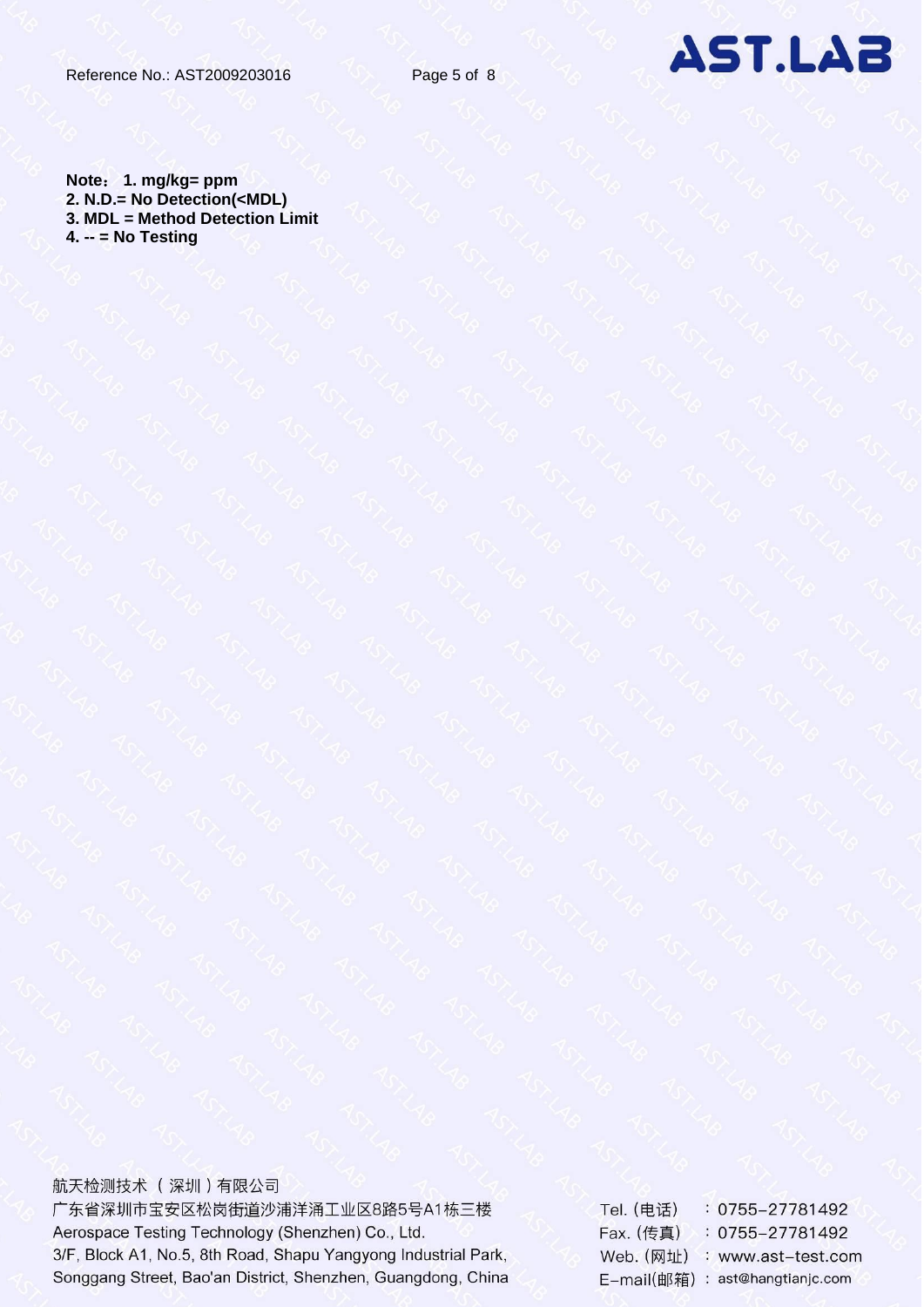

#### **ATTACHMENT: Cd/Pb/Hg/Cr6+/PBBs&PBDEs Flow Chart**



### 航天检测技术 (深圳)有限公司

| Tel. (电话)  | : 0755–27781492      |
|------------|----------------------|
| Fax. (传真)  | $: 0755 - 27781492$  |
| Web. (网址)  | : www.ast-test.com   |
| E-mail(邮箱) | : ast@hangtianjc.com |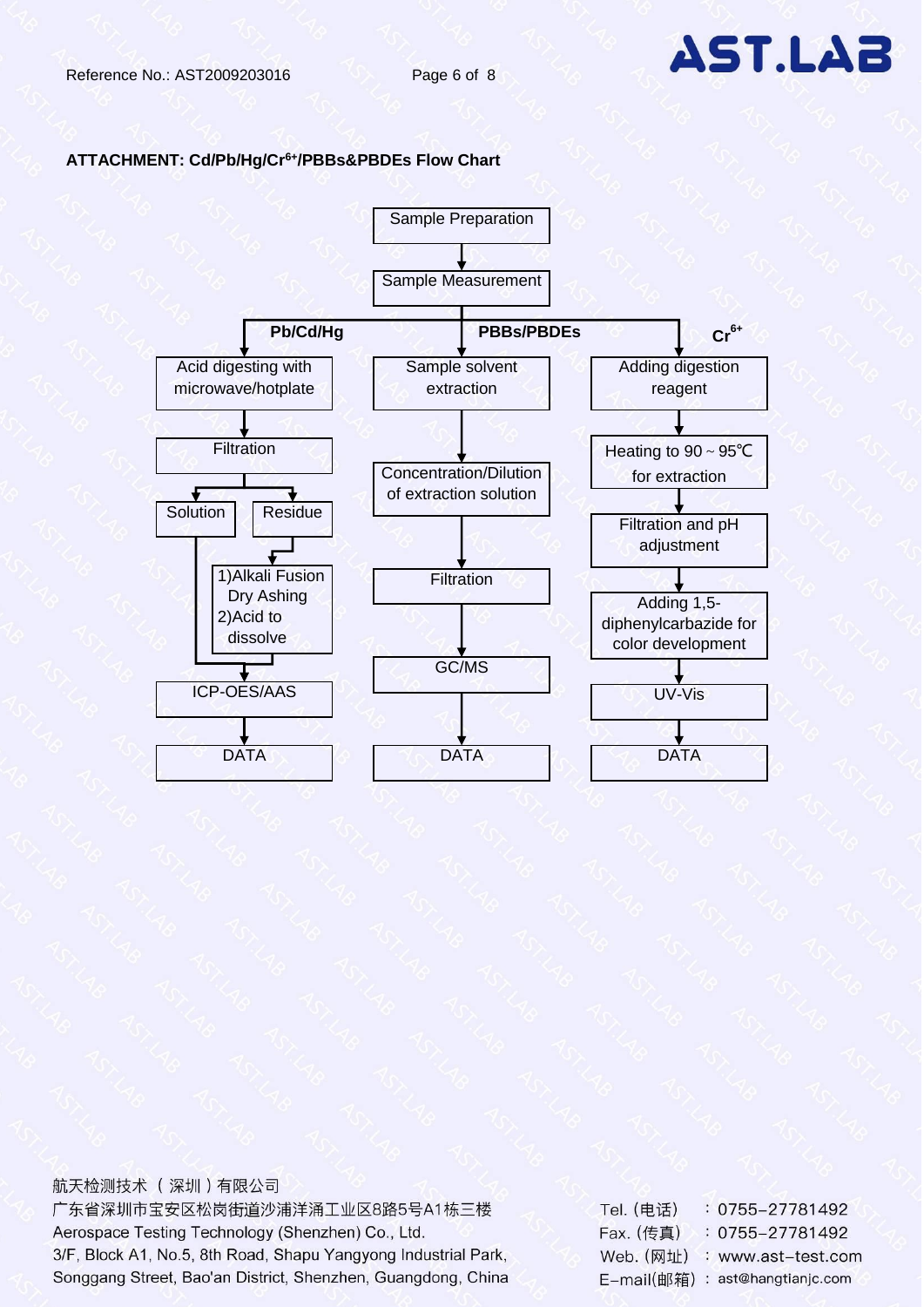#### **ATTACHMENT: Phthalate Testing Flow Chart**



航天检测技术 (深圳)有限公司 广东省深圳市宝安区松岗街道沙浦洋涌工业区8路5号A1栋三楼 Tel. (电话) : 0755-27781492 Aerospace Testing Technology (Shenzhen) Co., Ltd. Fax. (传真)  $: 0755 - 27781492$ 3/F, Block A1, No.5, 8th Road, Shapu Yangyong Industrial Park, Web. (网址) : www.ast-test.com Songgang Street, Bao'an District, Shenzhen, Guangdong, China E-mail(邮箱): ast@hangtianjc.com